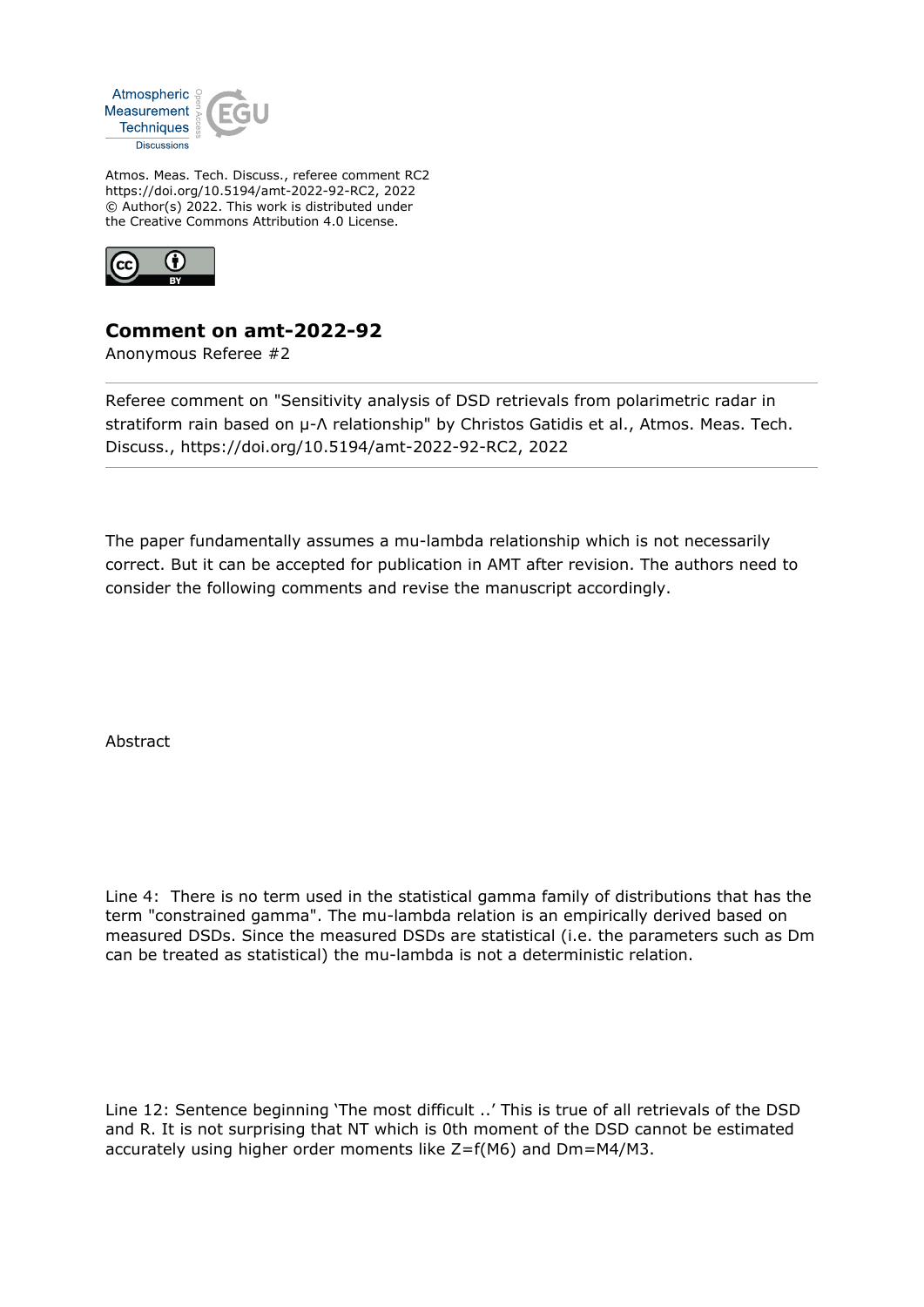Abstract, Last sentence: this increase in correlation from 0.12 to 0.24 is not a meaningful increase...the scatter still looks "random"

Line 33: Surely by now the entire DSD community is aware that N0-mu relation is not physical.

Line 46: I do not agree that calibration offsets in Zh and Zdr are often overlooked. The US Nexrad system has done extensie work to reduce the uncertainty of Zdr to within -+0.1 dB. To this, one can add the German DWD, and MeteoFrance as well.

Line 71: The instrument does not possess the resolution to measure the drizzle and very small drops. This is also termed as truncation of the DSD and the shape factor will be biased to strongly positive values with convex down shape at the small drop end.

Line 85: "comparable" is not the correct description…. you are only sampling in time to get 30 s sampling.

Line 98: fig 1 does not appear to have a clear melting layer....what is mean by clear? the vertical streaks of Z above the BB indicates vertical air motion.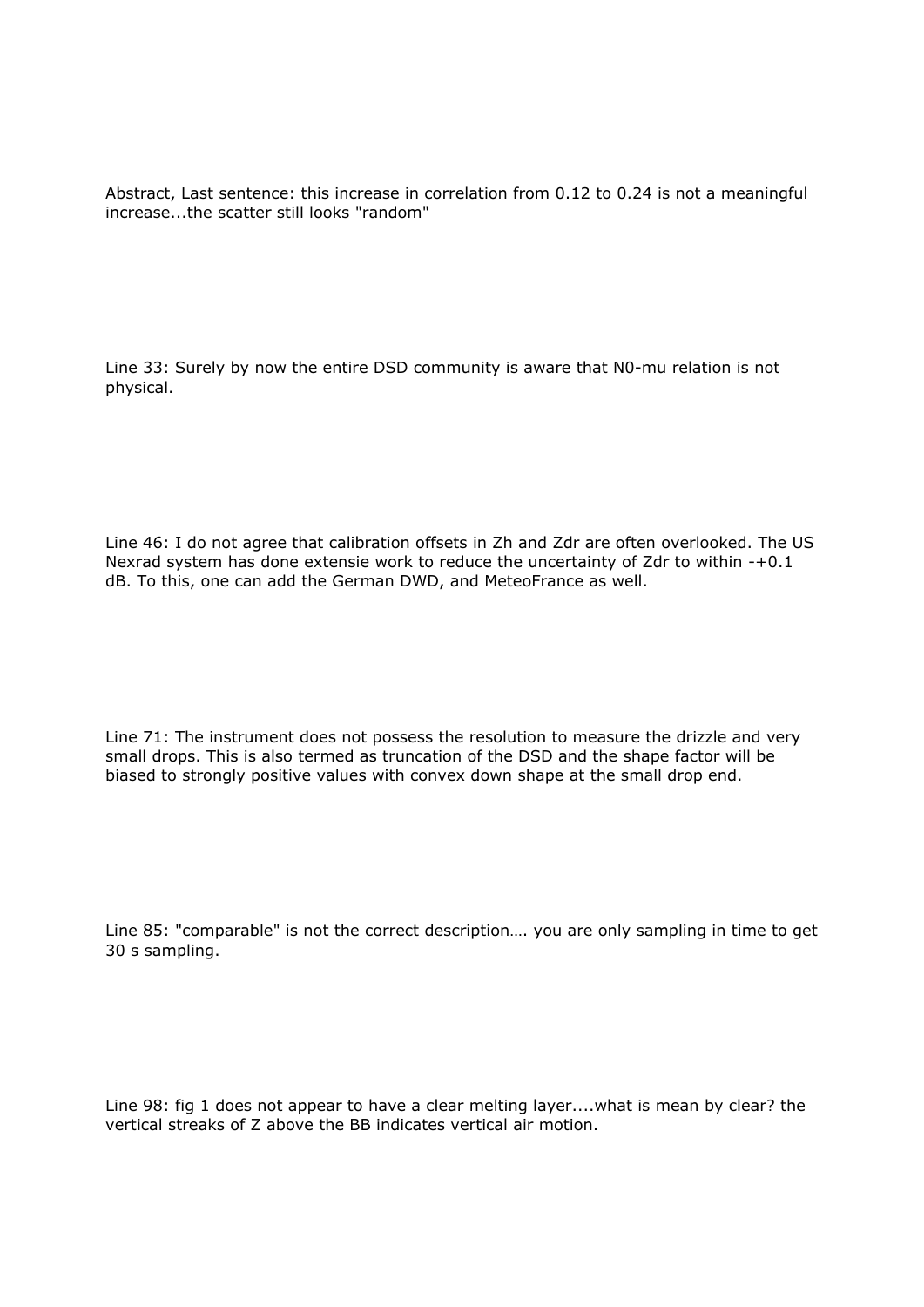Line 112: the BB does not look steady, rather the vertical streaks in Z well above the BB depict some vertical air motion.

Eq. 1: the use of NT was introduced by Chandrasekar and Bringi to emphasie that NT = 0th moment =total number density which makes this form similar to what statisticians would use.

Line 154: "empirical" or "statistical"?

Eq. 7: is there any physical basis for this power law?

Line 163: Dmax is approximately 3\*Dm...see Carey and Petersen

Line 195: The critical aspect is that Parsivel cannot measure the drizzle or smalll dops with sufficient resolution causing truncation. This causes Dm to increase as well a tdecrease in the ahe spectral width sigma m ..casing mu to decease.